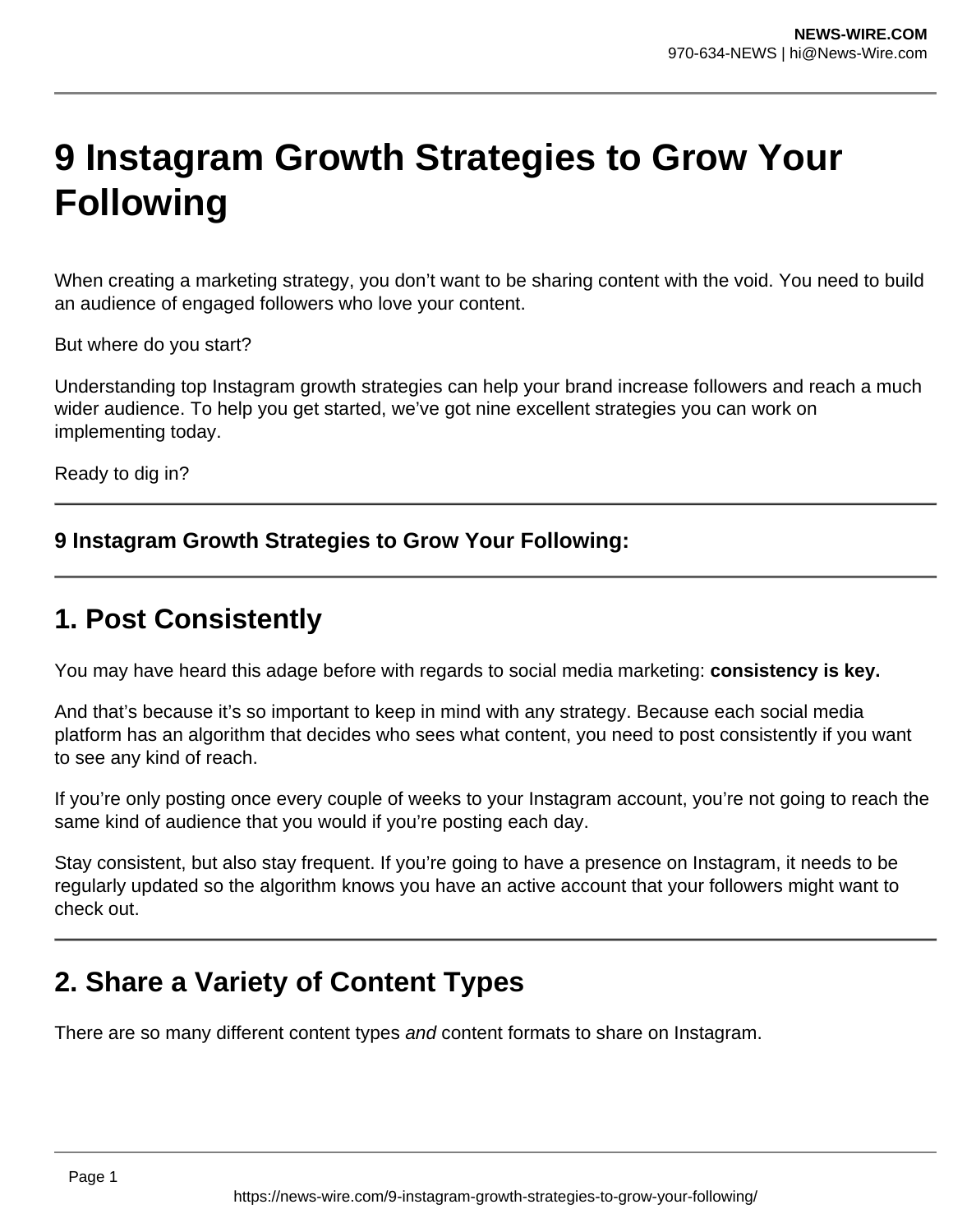For example, you'll want to post to your feed once a day or so, but you should also be creating Instagram stories and reels that give your audience even more great content to engage with.

But what should you post? Keep it interesting by creating a wide variety.

Here are a few great examples of what you should be posting on Instagram:

- Product photos
- User-generated content
- Video content
- Contests/giveaways
- Behind-the-scenes
- Tips and tutorials
- Testimonials
- Inspirational quotes
- Memes
- Trending topics

Another popular type of content on Instagram is taking a screenshot of a tweet (either one your business posted or one that someone else posted about your business) and pasting it against a colorful background to share on Instagram.

Take a look at this example to see what we mean:

# **3. Work With Influencers**

One major Instagram growth hack is influencer marketing. Influencer marketing involves finding relevant influencers, reaching out to them, and creating a campaign for how they can promote your business.

There are a few different ways to find the best influencers to partner with. First, you can take the time to explore the platform and find influencers with a similar target audience as you.

For example, there are lifestyle influencers, mom influencers, fitness influencers, etc. Pay attention to their main talking points and the demographics of their followers to see if it would make sense to have this person promoting your product.

The next step is to reach out about a potential partnership. Most influencers have a direct email or their agent's email listed in their bio, making it easy for you to reach out about working together.

After your initial outreach, you'll receive a media kit with packages and pricing information. Keep in mind that if you have a lower budget, you're going to want to reach out to influencers with a smaller following.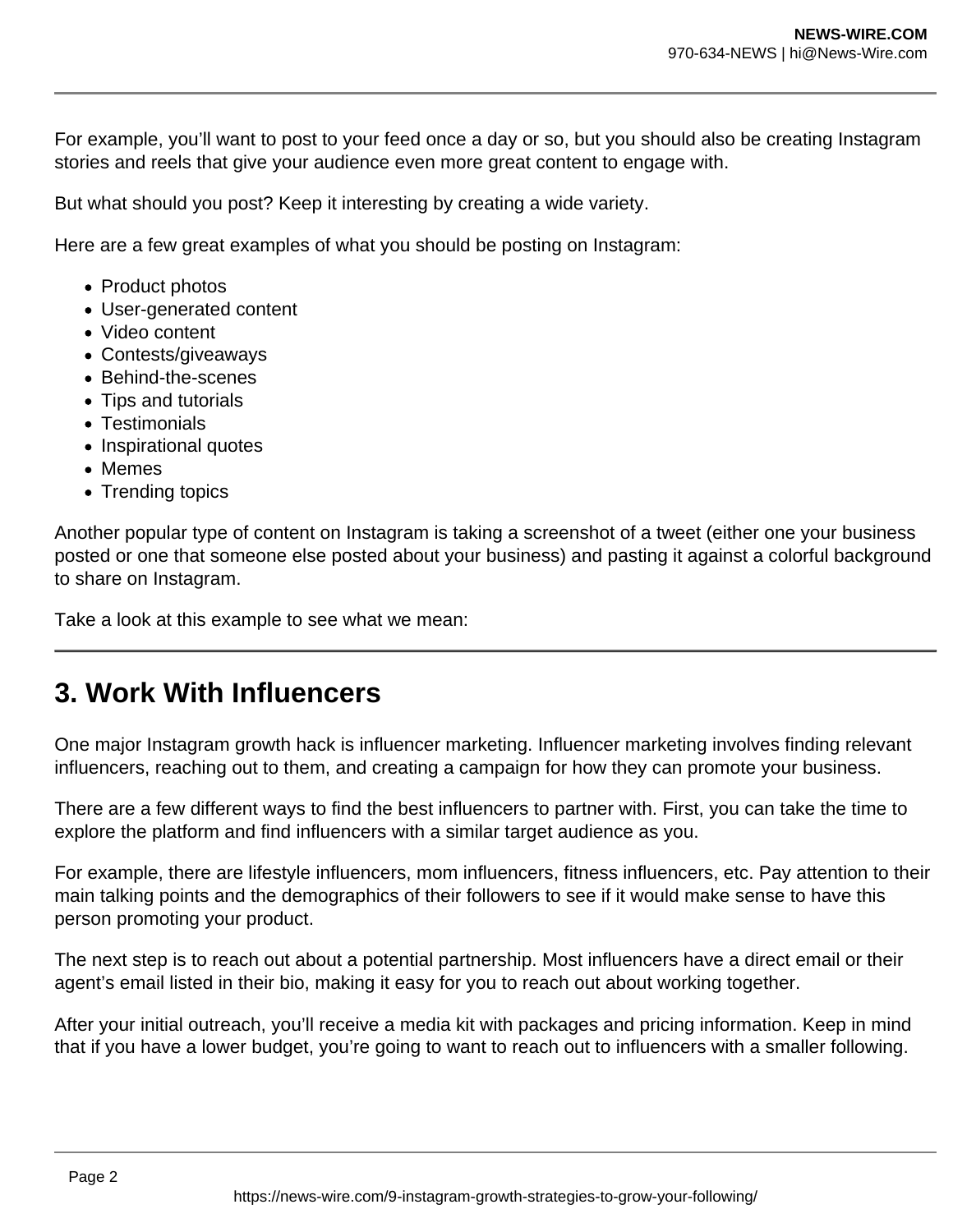Then, you can work together on what this influencer campaign should look like. Will you send free product? Will they attend your place of business?

Talk about the best ways they can show off your product—but make sure you still give them creative freedom so the content fits in with what they typically post.

Here's an example of a partnership between a lifestyle influencer and Smile Direct Club to get an idea of what influencer marketing could look like:

This tactic works well because it's not a brand promoting your product—it's a real person. This makes it feel more authentic and increases awareness of your product.

And if you offer a discount for that influencer's followers, you'll likely see a lot more sales pour in. This is also a great way to track your campaigns to see which are the most successful.

# **4. Engage With Your Audience**

If you want to increase your organic growth on Instagram, you need to be better about engaging with your audience.

Any time you receive a comment, tag, or message (within reason), you should do your best to respond to it. Let your audience know you hear them by responding thoughtfully to anything they have to say to your brand.

(Again, within reason. Spammy messages don't require a response and negative comments should be handled delicately, but don't engage further than you need to. Learn more about reputation management to understand how to handle those situations.)

Next, try creating highly-engaging content that entices comments and other responses.

One great way to do this is through your Instagram stories. Because there are so many fun stickers to use, it's a great way to get your audience to interact more with your content.

Create polls and quizzes, add question stickers for AMAs (Ask Me Anythings), link to a fundraiser, add a countdown, share links to your product pages, and so much more.

However, more than getting your follower base to engage with your content, you need to engage with their content. Find relevant accounts and start liking and commenting on their posts. This helps get your name out there and increases the chances that someone will find you and follow you.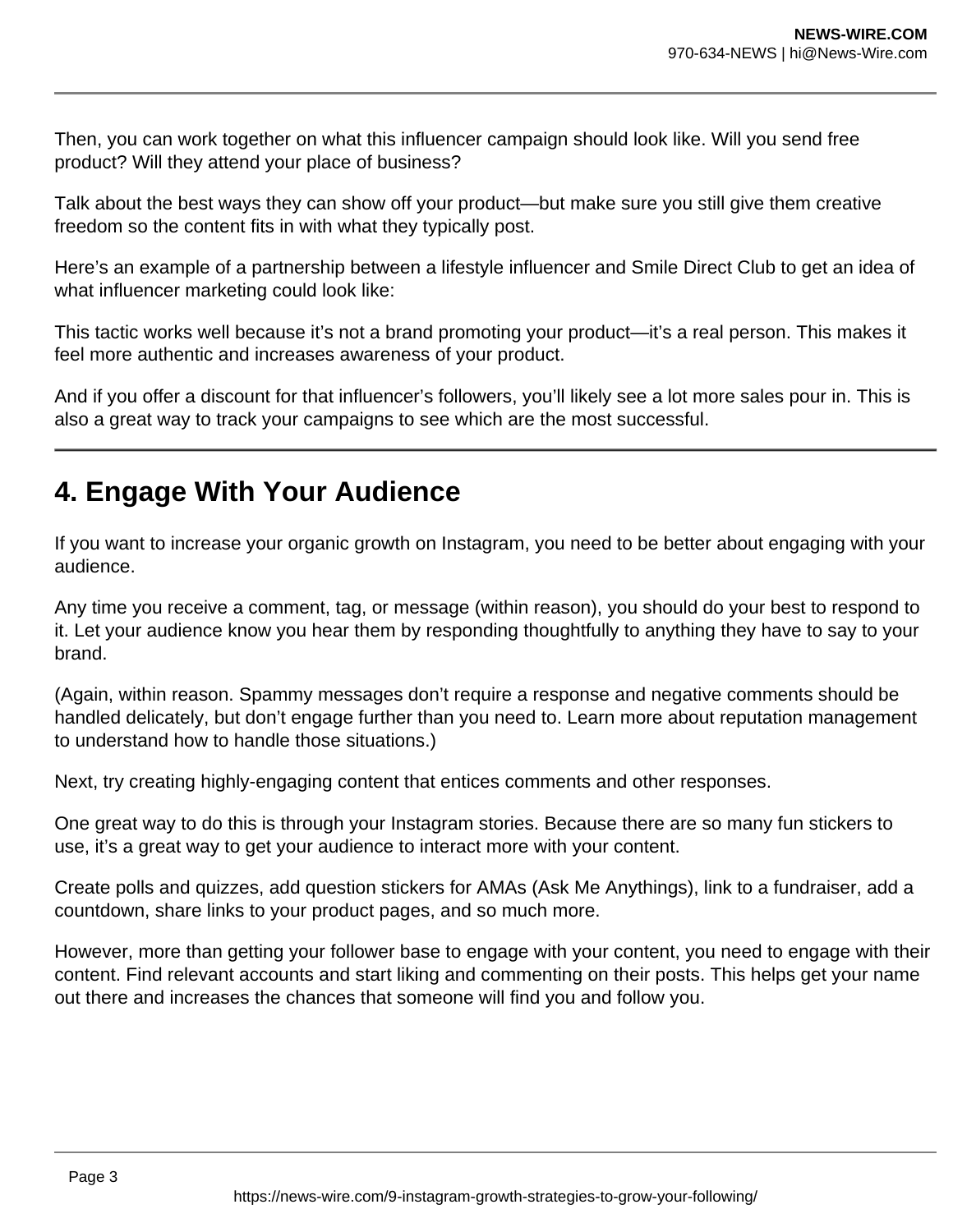On Instagram, increasing organic engagement is a two-way street. You need to interact with other users if you want the same on your content.

# **5. Optimize Your Instagram Bio**

Your Instagram bio can be up to 150 characters, so you want to make the most of it.

This clearly lets potential followers know what your business does so they can immediately decide whether or not they're interested in following you and purchasing from your business.

In your bio, write a clear description of your business while still including bits of your brand personality.

You also want to include a call-to-action and link to your website. Here's an example from Depop:

Better yet: instead of linking directly to your website, use a link-in-bio tool to create an Instagram-specific landing page that helps increase clicks and conversions.

This will allow you to link out from each of your posts, send followers to a variety of different pages, and make the most of your single Instagram bio link.

# **6. Utilize Instagram Insights**

Instagram's mobile app offers completely free insights and analytics that help you gauge your post performance and figure out if your posts are resonating with potential customers.

If you have an Instagram business account, you can access your insights by heading to your settings and tapping **Insights** from the main menu.

You'll be met with a dashboard like this:

Instagram insights provide in-depth data on how many likes, comments, impressions, reach, clicks, and more that each of your feed posts, stories, or reels receive.

Your post engagement will help you gauge the most popular posts, so pay attention to which content types get the most attention and add more of those to your content calendar.

Your insights will also let you know the main demographics of your Instagram followers, giving you the chance to ensure your content is reaching the right audience. If your Instagram demographics don't match up with your target audience, that says you need to adjust your content strategy.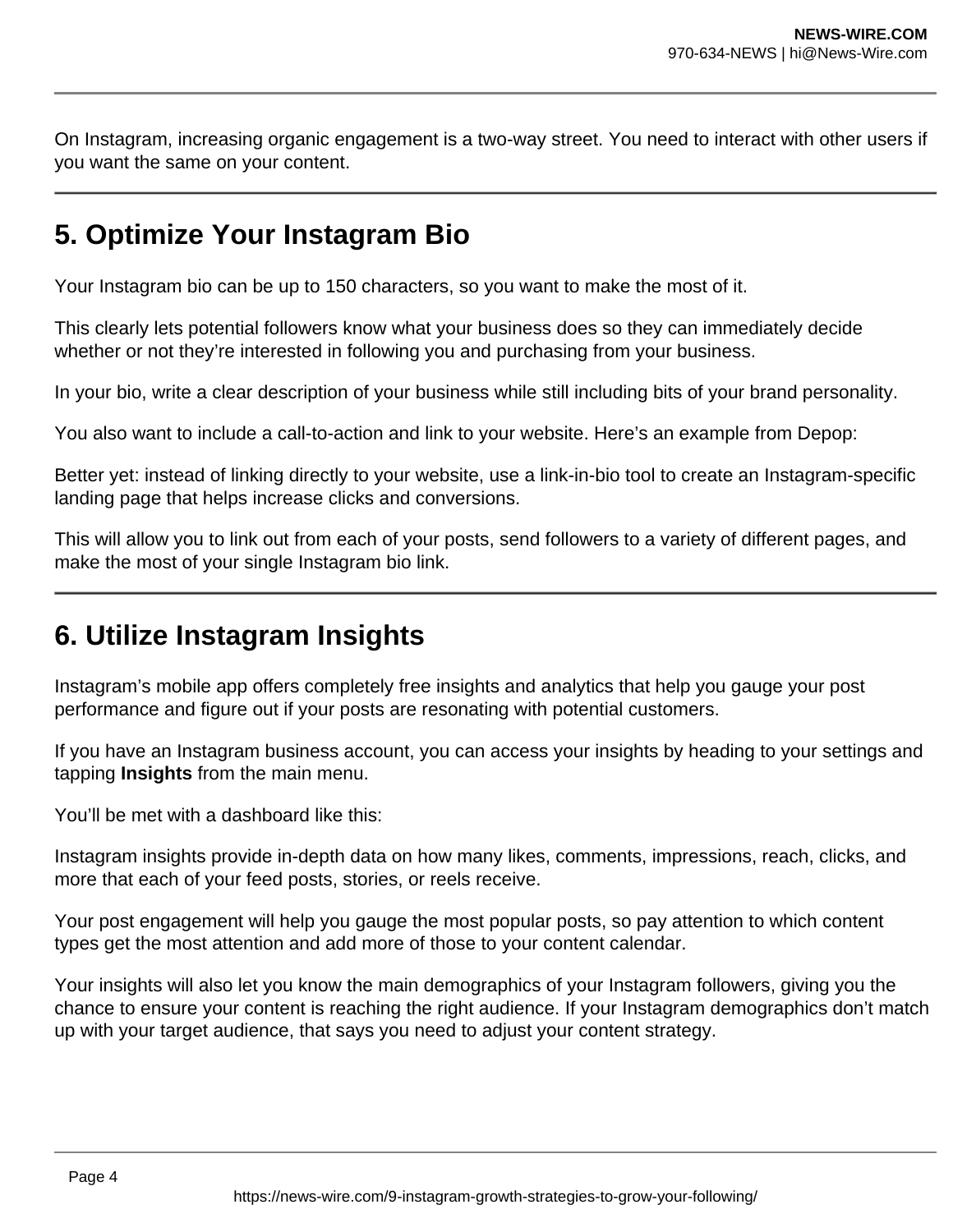# **7. Write Engaging Captions**

Your caption is another big part of Instagram growth. It can be up to 2,200 characters, and you want to take advantage of that.

While not every Instagram post should be a novel, using that caption to tell a story can help to engage your audience and get them even more interested in your business and what you have to say.

To really make the most of your caption, start with a good first sentence. Hook your audience and get them to click that "See more" button to read the rest of the caption. Tell a story when your Instagram post warrants it, and always end with some sort of call-to-action.

This will help you get those who read your caption to take some kind of action, whether it's liking your post, leaving a comment, or clicking over to your profile to learn more about your business.

### **8. Use Hashtags**

You can include up to 30 hashtags in each Instagram post, and studies show that posts with around 20 hashtags per post perform the best.

This means you want to create a hashtag strategy with a number of highly relevant hashtags that you can pull from and add to each new post or reel.

To find your best hashtags, start typing keywords close to your business and its offerings into the search bar to see which popular hashtags pop up. Use a combination of those hyper-relevant hashtags and some of the most popular hashtags in the world to help your content maximize reach.

# **9. Run Instagram Ads**

If you really want to ramp up your growth rate, you need to have an advertising budget. While your organic growth is important, the ability to promote posts and run ads will help increase growth and reach even more people.

You can create Instagram ads through your Facebook business manager as long as you have your Facebook page and Instagram business profile connected.

There are several different types of ads you can create:

• Image ads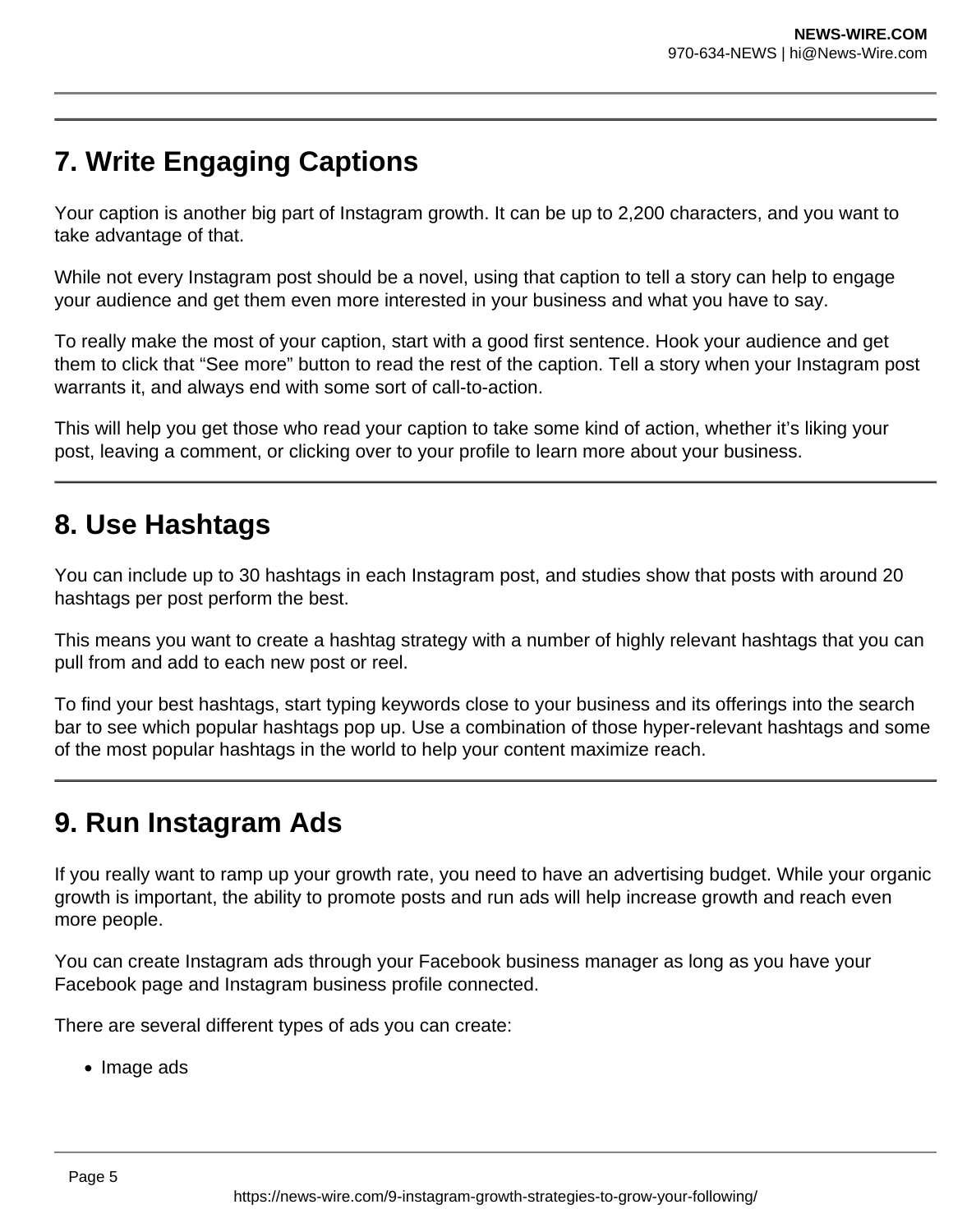- Carousel ads
- Video ads
- Story ads
- Reels ads
- Shopping ads
- Explore ads

Decide which will add the most to your Instagram strategy and put some of your ad budget behind it. Try A/B testing different ideas and measure your progress throughout each campaign. Put a larger budget behind the highest performing content and pause ads that simply aren't performing.

The first eight strategies are ideal if you're looking for purely organic growth strategies, but having some kind of ad budget will help you grow your Instagram account even faster.

### **Implement These Instagram Growth Strategies Today**

A lot goes into a good Instagram growth strategy. You need to focus on optimizing your profile, creating a variety of content, and writing great captions with hashtags.

But with a little bit of consistency and a lot of creativity—and each of these tactics—you can start increasing followers, reach, and engagement.

# **Frequently Asked Questions**

### **How can you get 1,000 followers on Instagram?**

Create a business profile, follow a consistent schedule for your content, create engaging captions, add hashtags, and engage with your followers. You may see a slow start, but if you keep all of this up, you'll hit that 1,000-follower mark in no time.

### **What Instagram growth strategies are trending in 2022?**

While tactics to grow your Instagram remain largely the same year over year, Instagram reels are a major trend in 2022. To increase your engagement rate and growth rate, you need to invest time in creating and posting reels.

### **Why aren't you getting new Instagram followers?**